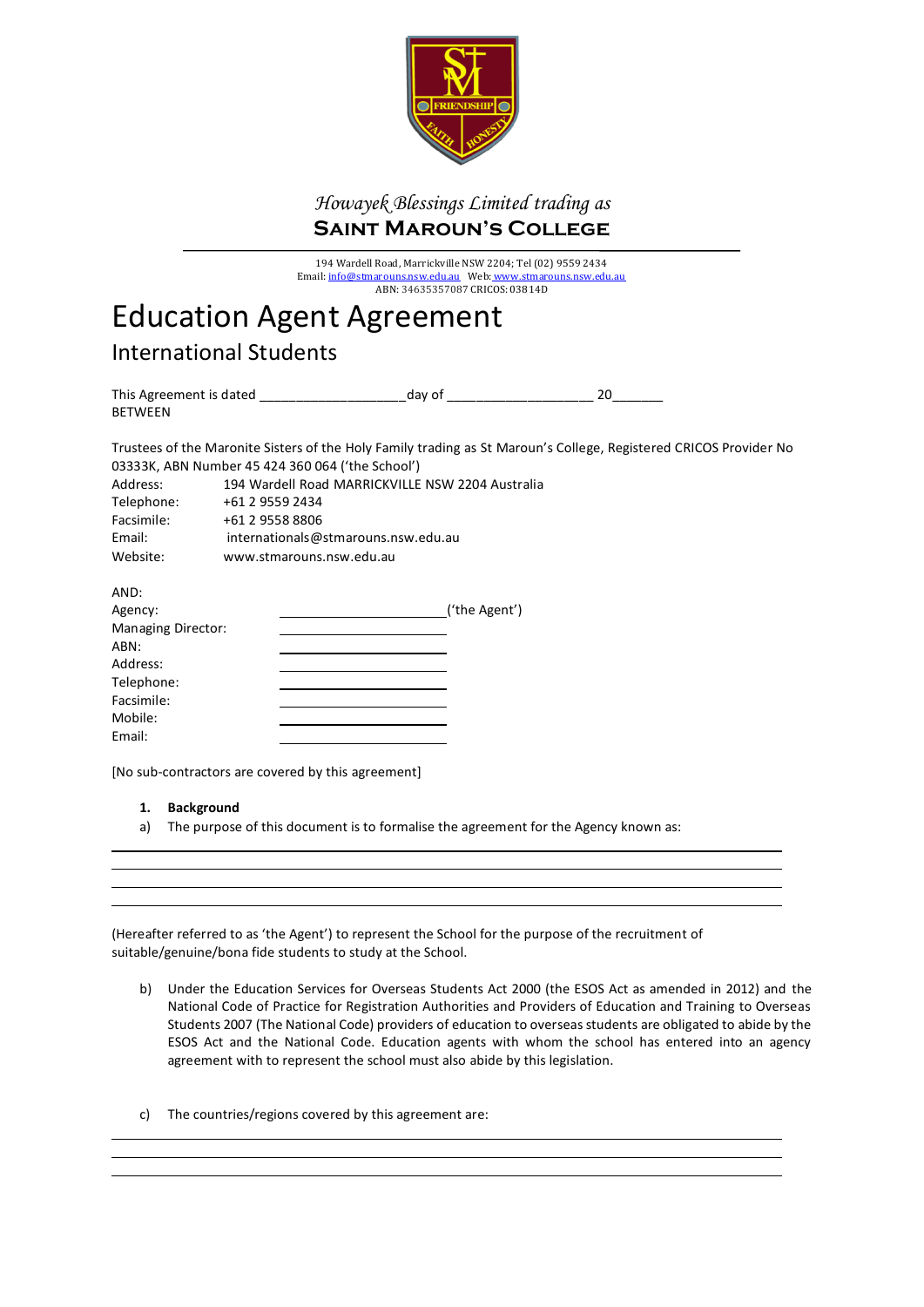- d) The term of this agreement shall be automatically renewed for successive ONE year terms, unless either party gives the other party written notice of termination of at least 21 days prior to the end of the then current term.
- e) For the purpose of this agreement, where a student or prospective student is under 18 years of age, the term 'student' is understood to include the parent(s)/legal guardians of the student or prospective student.

#### **2. Engagement of the Agent**

- (a) The School engages the Agent to recruit suitable/genuine/bona fide prospective students in the countries specified in 1(c) for the term of the agreement.
- (b) This is a non-exclusive agreement. The School may appoint other agents in the countries/regions specified in 1(c).
- (c) This agreement is only for the countries/regions as listed above. If the Agent wishes to expand its services to other countries/regions, this can only be done with the consent of the School and amending the agency agreement.

#### **3. Responsibilities of the Agent**

- a) Under this Agreement the Agent must:
	- i. Promote the School and its courses in the countries/regions specified in  $1(c)$ .
	- ii. Recruit and assist in the recruitment of prospective students to undertake courses at the School in accordance with the current policies and procedures of the School.
	- iii. Provide prospective students with any necessary information required under the ESOS Act and The National Code including information about the courses, facilities and services of the School.
	- iv. Assist in completing and submitting application forms to the School.
	- v. Provide the school with up to date agency details required under ESOS legislation for publishing on the school website (ESOS legislation requirement):
		- -Agency Name
		- Name of principal agent
		- Legal entity
		- Street address(es)
	- vi. Undertake online ISANA/AEI training as specified by the school.
- b) In performing these services, the Agent must:
	- i. Promote the School with integrity and accuracy and recruit prospective students in an honest and ethical manner.
	- ii. Inform prospective students accurately about the requirements of the School using only material provided or approved by the School.
	- iii. Take reasonable steps to confirm the accuracy of information provided by prospective students in the application.
	- iv. Ensure that only signed and completed applications are submitted to the School.
	- v. Ensure that relevant fees and charges and supporting documentation accompany each application and acceptance of offer documents.
	- vi. Ensure all signed Acceptance of Offer documents are forwarded to the school promptly.
	- vii. Provide any offer documents received from the School to the prospective student within 24 hours of receiving the offer documents.
	- viii. Only undertake promotional and marketing activities involving the School that have been approved by the School.
- c) As per the requirements of the ESOS Act and The National Code, the Agent must not engage in dishonest practices, including:
	- i. Recruiting or attempting to recruit a student currently studying with another Australian education provider.
	- ii. Suggesting that a student come to Australia on a student visa for any reason other than for fulltime study.
	- iii. Facilitate the enrolment of students who the Agent believes will not comply with the conditions of their student visa (non-genuine/non bona fide students).
	- iv. Provide prospective students with immigration advice unless the agent is a separately registered migration agent (Migration Act 1958).
- d) In addition to 3(c) the Agent must not:
	- i. Engage in false or misleading advertising or recruitment practices including misleading comparisons with any other education provider or their courses or inaccurate claims regarding any association between the School and any other education provider.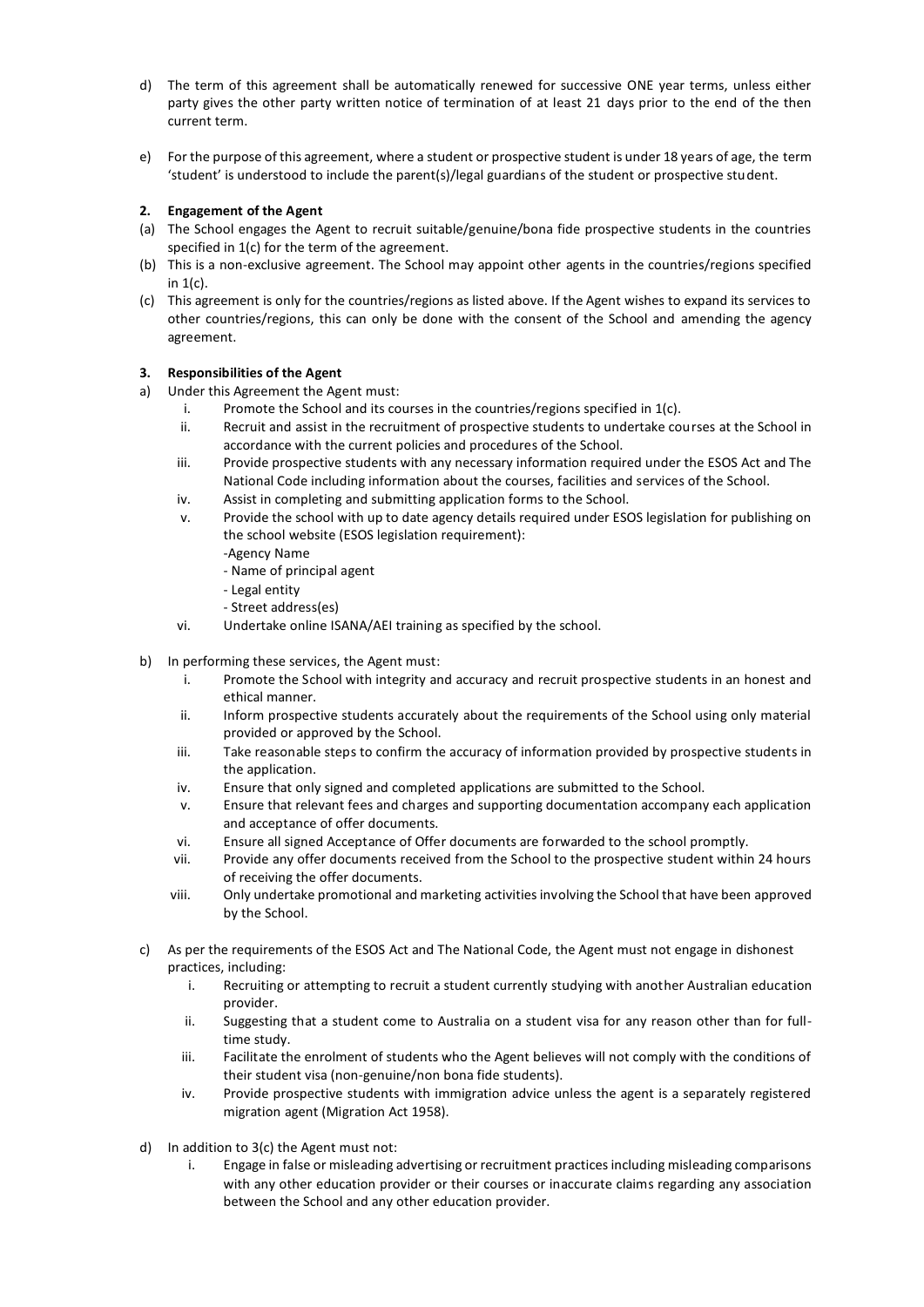- ii. Facilitate applications by students who do not meet the visa criteria or make any guarantees about the likelihood of obtaining a student visa.
- iii. Give false or misleading information relating to course fees payable or acceptance into a course.
- iv. Receive or bank course fees payable to the School by a prospective student; add additional or deduct any fees from the amount payable by the student to the School.
- v. Commit the School to accept any prospective student into a course.
- 
- vi. Use or access PRISMS without the prior written consent of the School.<br>vii. Recruit or attempt to recruit a prospective student who the agent k Recruit or attempt to recruit a prospective student who the agent knows to have engaged the services of another representative of the School.
- viii. Sign or encourage others to sign official documents, such as the application form, on behalf of the prospective student unless the student is under 18 years of age and that person is the prospective student's parent(s)/legal guardian.
- ix. Submit an application to the School on behalf of a student if the Agent is aware the prospective student has applied to other education providers.
- x. Submit an application to the School on behalf of a student the Agent is aware has been rejected by an education provider for a similar course.
- e) The Agent must ensure that all staff of the Agent are aware of the requirements of the ESOS Act and The National Code.
- f) Unless the School agrees otherwise in writing, the cost of advertising and promotional activities undertaken by the Agent will be borne by the Agent.

#### **4. Responsibilities of the School**

- a) the School must:
	- i. Give the Agent sufficient information to enable the Agent to undertake its services, including information regarding the requirements of the ESOS Act and The National Code.
	- ii. Give the agent up-to-date and accurate marketing materials.
	- iii. Assess completed applications from prospective students within a reasonable time of receipt.
	- iv. Pay any fees within the agreed timeframe.
- b) the School is not required to accept any prospective student referred by the Agent.

#### **5. Confidentiality**

- a) The Agent must keep confidential:
	- i. All information provided by the School other than that which is needed to perform the services in accordance with this agreement for the period of this agreement and for a further 12 months after the termination of this agreement.
	- ii. The terms of this Agreement.

#### **6. Agent's Fees**

- a) The fees payable are set out in Schedule 1.
- b) Subject to the provisions of this clause, the School must pay the Agent's fee for each student who:
	- i. is recruited by the Agent;
	- ii. is enrolled in a course; and
	- iii. has paid the course fee to the School; and
	- iv. has commenced the course and has had FOUR (4) weeks of satisfactory progress and attendance.
- c) For the purposes of this Agreement, the Agent is regarded as having recruited the student under this agreement if the Agent submits the student's signed application for enrolment and that application also bears the agent's name.
- d) An Agent's fee is not paid where a prospective student applies directly to the School.
- e) No Agent's fee is payable unless the Agent has submitted an invoice in a form approved by the School.
- f) The School must pay the fees payable under this clause within 30 days of receipt of a valid invoice from the Agent.

#### **7. Assignment and Sub-contracting**

- a) The Agent must not assign this Agreement or any right under this Agreement without the prior consent of the School.
- b) The Agent must not sub-contract to any person the performance of any of its obligations under this Agreement without the prior consent of the School.
- c) The Agent remains liable for performing its obligations under this Agreement.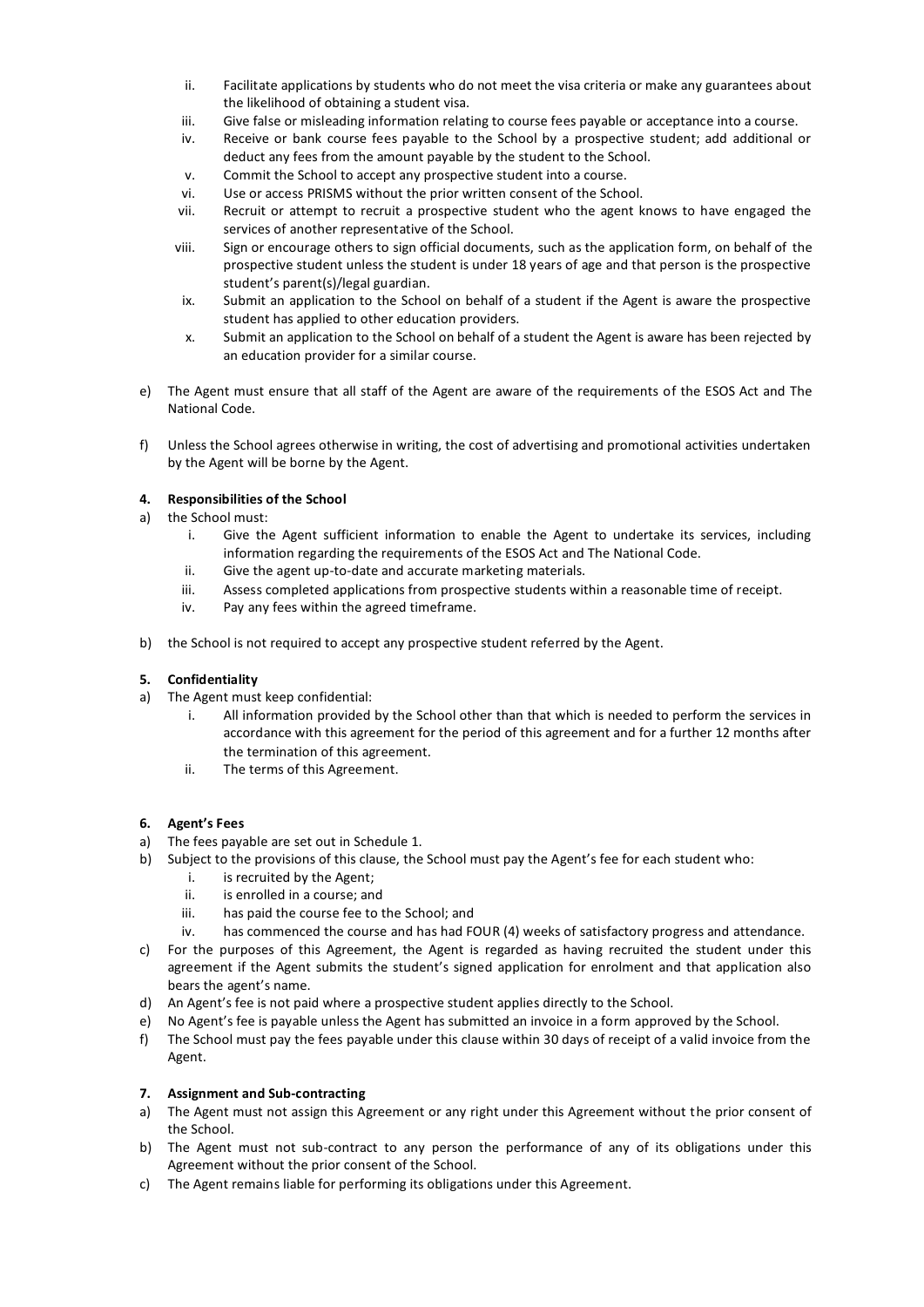d) The signed Agent under this contractual agreement must also ensure that any sub-agents referring students are made aware of their responsibilities through the signing of a Memorandum of Understanding (MOU), and the signed Agent will be held ultimately responsible.

#### **8. Monitoring of Agent's activities**

- a) The Agent must participate in a range of activities to review the performance of the Agent. These activities may include but are not limited to:
	- i. A regular review of the Agent's performance, to be undertaken at least every twelve months at the discretion of the School.
	- ii. Spot checks to be undertaken by representatives of the School both at the agent's premises and at promotional events.
	- iii. A yearly survey of parents of students and students recruited by the Agent.
	- iv. Regular feedback forms provided to students and/or their parent/guardian.

#### **9. Corrective Action**

- a) If at any point during the term of this Agreement, the School believes or reasonably suspects that the Agent is negligent, careless or incompetent or is engaged in false misleading or unethical advertising or recruitment practices, the Agreement may be terminated under the terms set out below in clause 10.
- b) Alternatively, the School may decide at its discretion to engage in corrective action with the Agent. These activities may include but are not limited to:
	- i. On-shore training for the Agent
	- ii. Requiring the Agent to complete additional training.

#### **10. Terminating this Agreement**

- a) Either party may terminate this Agreement at any time by giving the other party 30 days notice in writing.
- b) If the Agent breaches any part of this Agreement, the School may terminate the Agreement at any time and with immediate effect by giving written notice to the agent.
- c) If the Agent breaches any part of  $3(c)$ , the School will immediately terminate the Agreement with immediate effect by giving written notice to the agent except where the breach of 3(c) was on the part of an individual employee of the Agent and the Agent has terminated that relationship.
- d) On termination of this agreement, the Agent must:
	- i. Submit all applications and fees from prospective students received up to the termination date; and
	- ii. Immediately cease using any advertising, promotional or other material supplied by the School; and return all materials to the School within 30 days.
- e) The termination of this agreement by either party does not affect any accrued rights or remedies of either party.

#### **11. Dispute Resolution/Mediation**

- a) In the event of any grievance or disputed decision the Agent is able to access the School's Complaints and Grievance Policy.
- b) If the matter cannot be resolved through use of the School's Complaints and Grievance Policy see 14(b).

#### **12. Entire Agreement**

- a) This agreement and its schedules:
	- i. constitutes the full agreement between the parties as to its subject matter; and
	- ii. in relation to the subject matter replaces and supersedes any prior arrangement or agreement between the parties.

#### **13. Variation**

a) This agreement may only be varied in writing, signed by both parties.

#### **14. Governing Law**

- a) This Agreement is governed by and construed in accordance with the law in force in the State of New South Wales, Australia.
- b) The parties submit to the non-exclusive jurisdiction of the courts of the State of New South Wales, Australia.

Signed for St Maroun's College by an authorised officer.

Signed for the Agent by an authorised officer.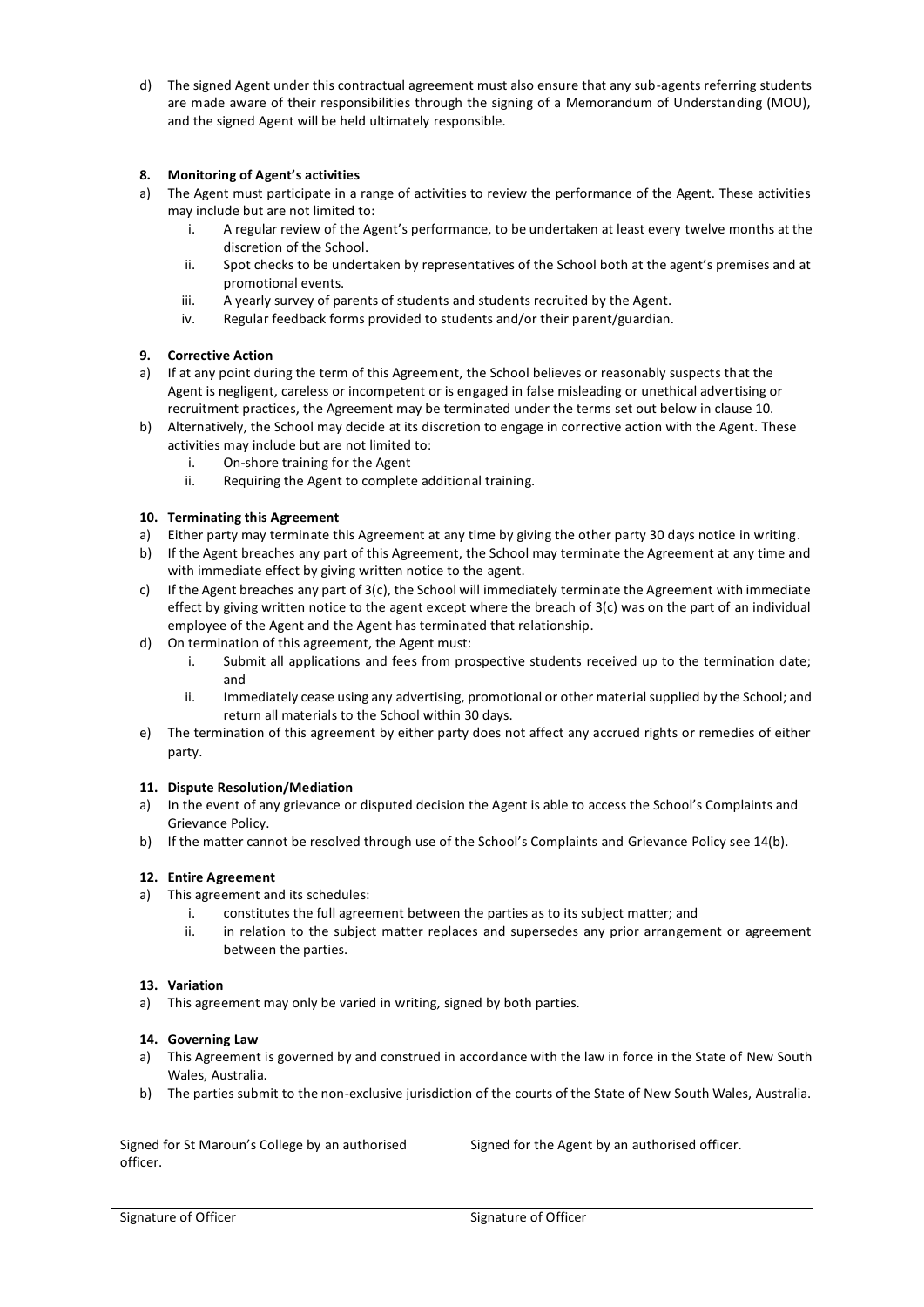Name of Officer (Print) Name of Officer (Print)

Office held Office held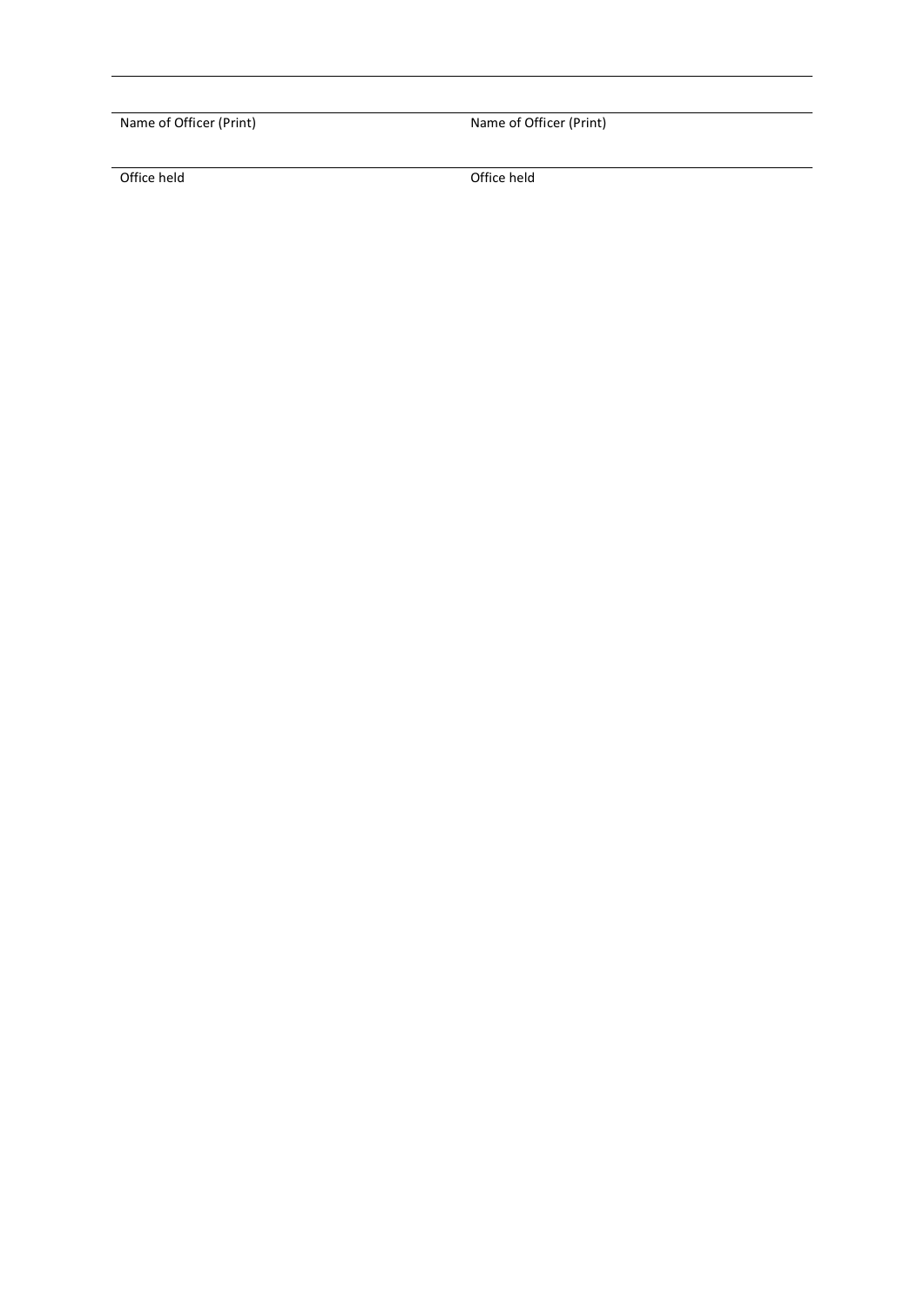# Schedule 1

## **COMMISSION PAYMENT**

The College will only pay commission to registered agents for the marketing and recruitment of international students under Student Visa 500. The commission rate is 10% of the enrolled student's first year net tuition specified in the Schedule of Fees found on the College website in the application process.

Example: Commission Payment for Primary Student (K-6)  $$15,000 \times 10\% = $1,500$ Commission payment for first full year of tuition including GST = **\$1,650**

The commission is paid only when the student has been enrolled and commences study at the College. The payment will be made in TWO installments. The first will be at the beginning of Semester 1 and the second will be at the beginning of Semester 2. It is the responsibility of the agent to ensure that the College is provided with an accurate invoice before any payment can be made.

GST will only be paid to Australian registered companies.

Example: Commission Payment for Primary Student (K-6)  $$15,000 \times 10\% = $1,500$ Commission payment for first full year of tuition including GST = **\$1,650**

## **Semester 1 Commission Payment: \$825 Semester 2 Commission Payment: \$825**

Instances when the College will not pay commission:

- If a student applies but fails to meet the minimum requirements and does not commence study, the College will not consider this to be a successful enrolment and the commission will not be paid.
- If an enrolled student transfers to another provider at any point after the 6-month period, the remaining commission amount for Semester 2 will be calculated pro-rata.

Example: Commission Payment for Primary Student (K-6)  $$15,000 \times 10\% = $1,500$ Commission payment for first full year of tuition including GST = **\$1,650**

**Semester 1 Commission Payment: \$825 Student transfers to a new provider: Semester 2 Commission (Pro rata) is \$0**